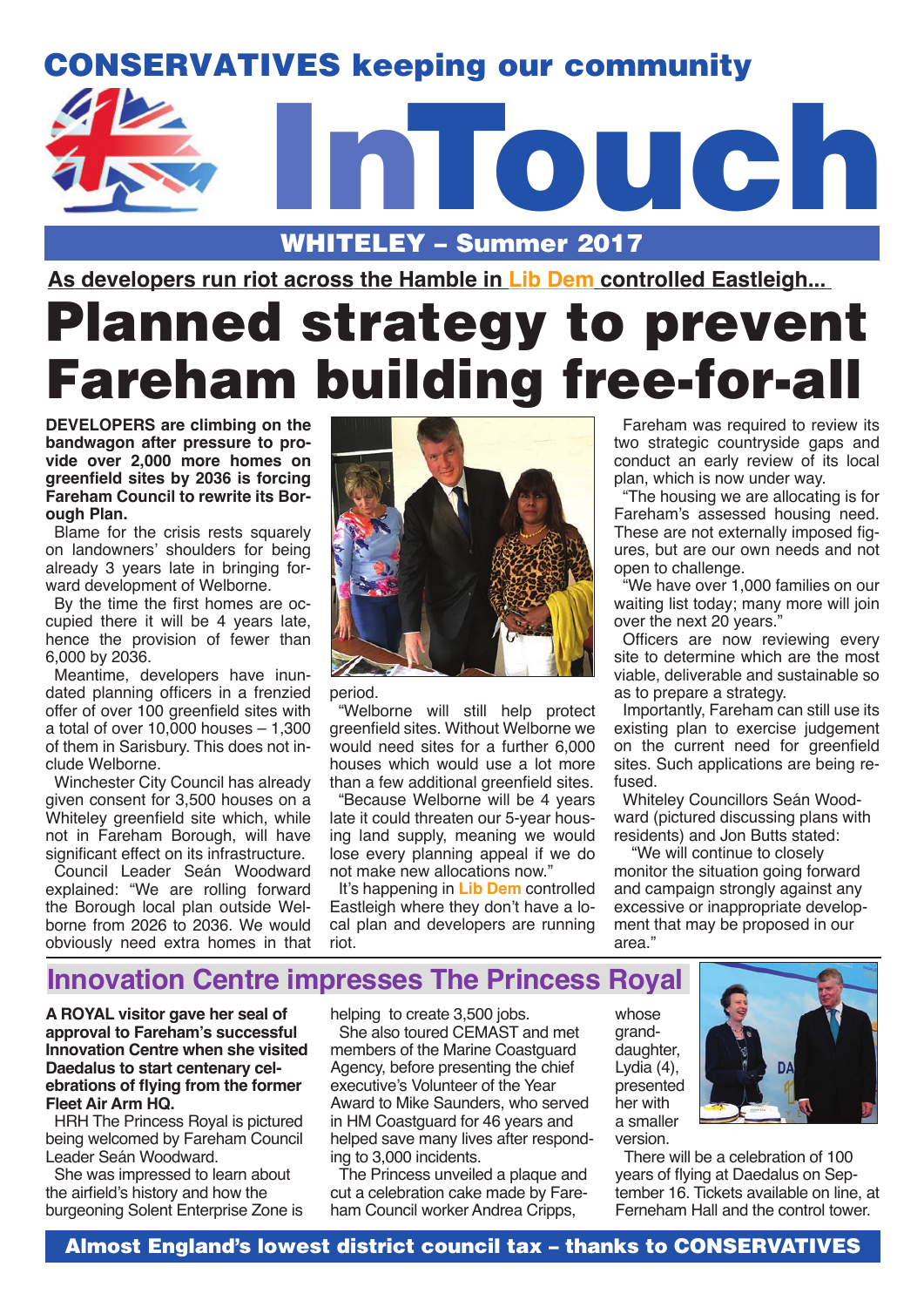**Seán thanks voters**

County Councillor Seán Woodward thanks you for re-electing him to Hampshire County Council on May 4 with such a tremendous majority. He said: "I will do my best to represent you whether you voted Conser-

vative or not.

"Many challenges face the County Council, especially financial, and top priority is to continue to deliver excellent services for one of the lowest council taxes in the country."

**Worthy causes grants**

nal Centre's 200-mile one-day fund-raising tour of the centre's kidney dialysis units across Hampshire, Sussex, Wiltshire and **Dorset** 

County Councillor Seán Woodward has £8,000 available for grants to worthy causes in Sarisbury Division. Last year, he awarded the following: •Cage 4 All CIC - living well with dementia through cricket £500 •Y-Services bus £6,000 •Swanwick Seals sauna £600 •Bursledon Brickworks wildlife gar-

It gave a real insight to visit unit wards and see the fantastic work the centre staff do.

den refurbishment £500

•Whiteley Community Pre-school

sensory garden £1,000

SIGN4FUN – sign music for the hard of hearing - were delighted to receive £900 for sweatshirts and a

music system.

**Charity bike ride**

Jon Butts cycled the Wessex Re-

### 2 InTouch 35,000 people use Holly Hill Leisure Centre every week. CONSERVATIVES promised it. We delivered. InTouch 3

Thanks to everyone who donated over £2,500 raised by the team so far.

Whether you voted for us or not, your Conservative councillors promise the highest standards of ser-

### **Seán Woodward** 8 Persian Drive, Whiteley PO15 7BJ Tel: 01489 881030

Email: swoodward@fareham.gov.uk

### **BOROUGH COUNCILLORS Whiteley**

### **COUNTY COUNCILLOR Fareham Sarisbury**

### COME AND JOIN US

If you support **Conservative** principles and would like to **vote** to select your Council and Parliamentary candidates, **attend** social and political events or **help** us by delivering **InTouch** in your street, then why not join Sarisbury Branch of Fareham Conservative Association? Please phone Jon Butts 07464 847852.

## WHITELEY MATTERS wice to everyone in the community. Contact us any time and we'll respond personally within 48 hours. WE SERVE YOU ALL

**Seán Woodward** 8 Persian Drive Whiteley PO15 7BJ

Tel: 01489 881030 uk







Email: sean.woodward@hants.gov.

NEWS ROUND

**Jon Butts** 9 Camarque Close Whiteley PO15 7DT Tel: 07464 847 852 email: jbutts@fareham.gov.uk

### **Planning document signing delay could hit target dates for new schools**

**PLANS for the new development of 3,500 houses North of Whiteley by developers in the Winchester City Council area continue to be delayed.** 

It has resulted in significant speed reductions. which now average less than 30mph for the entire road length, largely due to drivers having to line up their vehicles to pass over the humps.

And this is having a knock-on delay in the provision of 3 schools and infrastructure.

Building of the secondary school, two primary schools and the roads to give northern accesses to Whiteley are also delayed and the £15m grant to bring the roads forward early is also in jeopardy.

Councillor Seán Woodward said: "The latest public notice states that the relocated permanent Cornerstone school will be open on the new site with effect from 1st September 2019.

"The ability to hit this target date is dependent upon the signing of the planning section 106 agreement with the North of Whiteley Consortium.

"This must be in a timescale for them to carry out the ecological mitigation across the site prior to transferring the school site to the County Council.

The 106 agreement is still the subject of discussion between the various parties but considerable progress has been made towards the signing of this document.



**WEEKS of disruption were caused by developers of a site on the corner of Station Road and Botley Road.**

With no regard for the stability of the road, contractors started digging deeper and deeper without providing any support for Station Road.

County Councillor Seán Woodward called Hampshire

Highways inspectors to the site, followed by visits from the Health and Safety Executive.

He said: "One lane of Station Road was closed for weeks while proper equipment was brought in at the developer's expense to make the road structure safe.

"We seriously wonder why the application was registered by Winchester Council when it was incomplete."

"Not only was this a huge disruption for commuters but it also caused significant reductions in customers for local businesses."

### Y-Bus hits the streets of Fareham

# Humps, a chicane and flashing signs to cut speeds

**TRAFFIC CALMING measures are now completed to enhance the Yew Tree Drive scheme and to implement a scheme on Swanwick Lane.** 

These account for the opening of Yew Tree Drive to all traffic which significantly increased the number of vehicles on both roads. While traffic calming will not reduce the volume it is hoped it will reduce the speeds.

### **YEW TREE DRIVE**

The full scheme comprises new speed cushions, existing ones repaired, improved left turn radius from Clydesdale Road into Yew Tree Drive, repainting of all road markings and flashing speed limit signs.

Full-width road humps are not supported by the emergency services or the public transport providers and seldom used on distributor roads.

### **SWANWICK LANE**

A major chicane was installed near the motorway bridge where speeding occurred, plus a series of build-outs, traffic islands and a significant road widening to assist more vehicles to turn left at the junction with Bridge Road (A27).

With the flashing speed reminder signs, this represents all that can be provided on the road with one exception– speed cushions.

Unfortunately, the County Council's maintenance officers were concerned about speed cushions being damaged on rare occasions by snow ploughs.

However, an assurance was given to County Councillor Seán Woodward that speed cushions in Yew

Tree Drive will be monitored when the next snowfall occurs; if they survive unscathed, then they will be installed in Swanwick Lane.

### **BOTLEY ROAD**

A commitment was given that once Yew Tree Drive and Swanwick Lane traffic calming schemes were completed, a study would be carried out on Botley Road through Park Gate, Swanwick and Burridge to see what further traffic calming may be possible. Seán Woodward said: "I am pleased that these two significant traffic calming schemes are now complete.

"The challenge is always to be able to implement measures when everyone wants traffic calming but nobody wants the features outside their homes. There will be a safety audit carried out shortly to identify whether any minor changes are necessary."

### Developers dig themselves into a hole | Winchester dragging its feet over Lidl store plan

**A YELLOW double deck bus is a familiar sight in the Borough.**

Y-Services youth charity was given the bus after Councillor Seán Woodward approached First's MD, Marc Reddy.

The Volvo Olympian was brought from Cornwall,

First made it roadworthy and fundraisers fitted it out with a kitchen, soft play area and painted it in the distinctive yellow and black livery.

Seán Woodward was delighted to help an 'amazing charity' to achieve their dream. His County Council grant of £6,000 went a long way towards fitting it out.

**PHOTO:** The Y-Bus is officially launched.

### How's this for bad parking?

**DRIVERS who park inconsiderately in Yew Tree Drive have been criticised by Councillor Jon Butts.** The situation is made

worse when some drivers parked opposite the Lipizzaner Fields bus stop, making it impossible for others to pass when the bus stop is in use.

Road markings for the bus stop have now been renewed.

**NO DECISION has yet been taken over an application to build a giant Lidl store in Whiteley.** Plans were submitted to Win-

chester City Council on January 18. There have been many com-

ments for and against.

Councillor Seán Woodward said: "Our concerns regarding the lack of any proposed highways improvements by Lidl have not been answered. "According to the planning officer, it could still be months until it goes to the planning committee due to the lack of viability assessment which should have been submitted with the application.